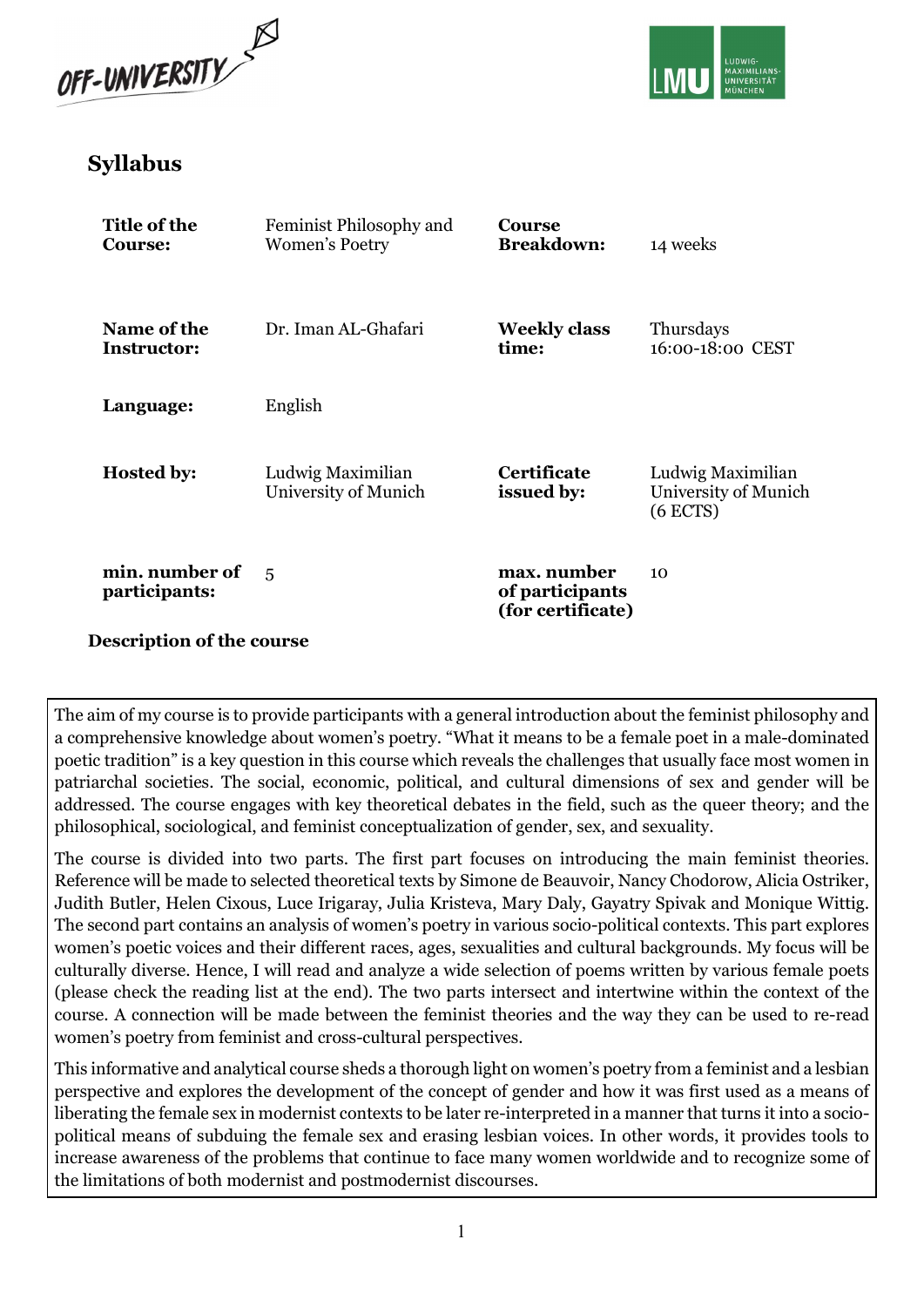



### Learning Aims

#### To provide a general understanding about:

- The emergence of the feminist philosophy in Anglo-American, European, global and postcolonial contexts.
- The development of various types of feminist theories, such as the psychoanalytical feminism, cultural feminism, socialist feminism, lesbian feminism, post-colonial feminism, cyborg feminism, gender theory and the queer theory.
- Women's feminist and lesbian poetry in various socio-political and cultural contexts.
- The struggle that female poets faced in their journey of self-expression.
- The limitations of some modernist and postmodernist discourses within the feminist philosophy.

### Upon the successful completion of the course participants will be able to:

- Relate feminist theories to women's poetry.
- Analyze women's poetry from feminist and cross-cultural perspectives.
- Relate feminist theories and gender concepts to the writings of women in different cultures.
- Express their opinions in smaller activities within the class and to exchange views about the topic.
- Provide their own well-informed answers to the following questions:
	- o How does women's poetry challenge patriarchal concepts?
	- o What are the key feminist issues that continue to be debated worldwide?
	- $\circ$  How does the feminist philosophy develop in different cultures and literature?
	- o Does the feminist philosophy contribute to the development of women's poetry in general and to lesbian poetry in particular?

#### Course requirements:

- participants must have oral and written proficiency in English. They also need to have their own computers that allow them to study online.
- Write a final essay or a short research paper in which they relate the feminist theories to the poems of their choice. They can freely select any poem, using the feminist theory they find relevant. They can explain why they choose the poem and in what way it can be read from a feminist or a gender-sensitive perspective. Hence, participants will learn from the lectures and from the experiences of each other in different cultures.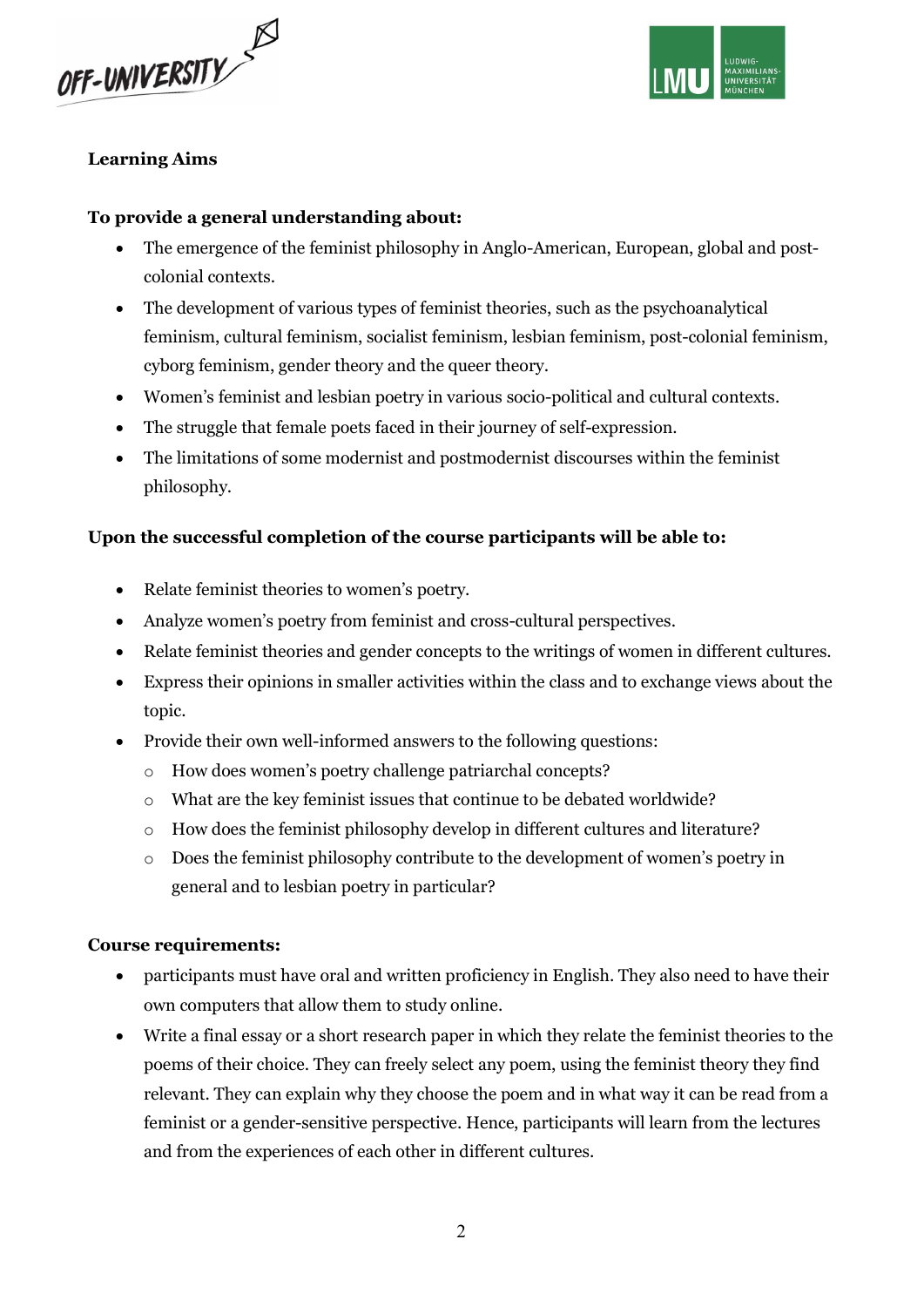



#### Course components include:

- Lectures
- PowerPoint Presentations
- Readings of some selected articles and quotations from different books.
- Online articles and videos.
- Interviews and journalistic articles.
- Assignments and oral reports.
- The course is taught through active learning—i.e. listening to the presentations, and participation in small group work, reading, writing, and class discussion.

### The final grade for the course will be based on the following:

- Assignment 1 (10%): Active contribution in analyzing the selected texts and poems during the course.
- Assignment 2 (40%): 15 minute PowerPoint presentation/a short paper (400-600 words) on a feminist poet that the participant picks to be read and discussed in the class.
- Assignment 3 (50%): A final essay on a topic that the participant will find or pick from the extensive list of topics in the syllable (1000-1200 words).

Each week, a participant will be given the chance to present their chosen topic that will be discussed in class.

This informative and analytical course is intended to familiarize the participants with many feminist theorists and poets in an insightful and interesting manner. Hence, it is up for the participants in the end to choose the poet and the feminist theory that they prefer to focus on in their final essays.

The final papers need to expose critical and creative thinking. Plagiarism should be avoided at all costs.

### Additional Notes:

- The reading materials appear in different editions. I don't include all details of the references, because it is up to the participants to search for the editions that they plan to focus on in their research.
- The course provides the participants with the chance to have a general knowledge of the feminist theories, but they are not expected to read all the suggested references to pass the course. They are free to select the chapters that they find more convenient to their arguments.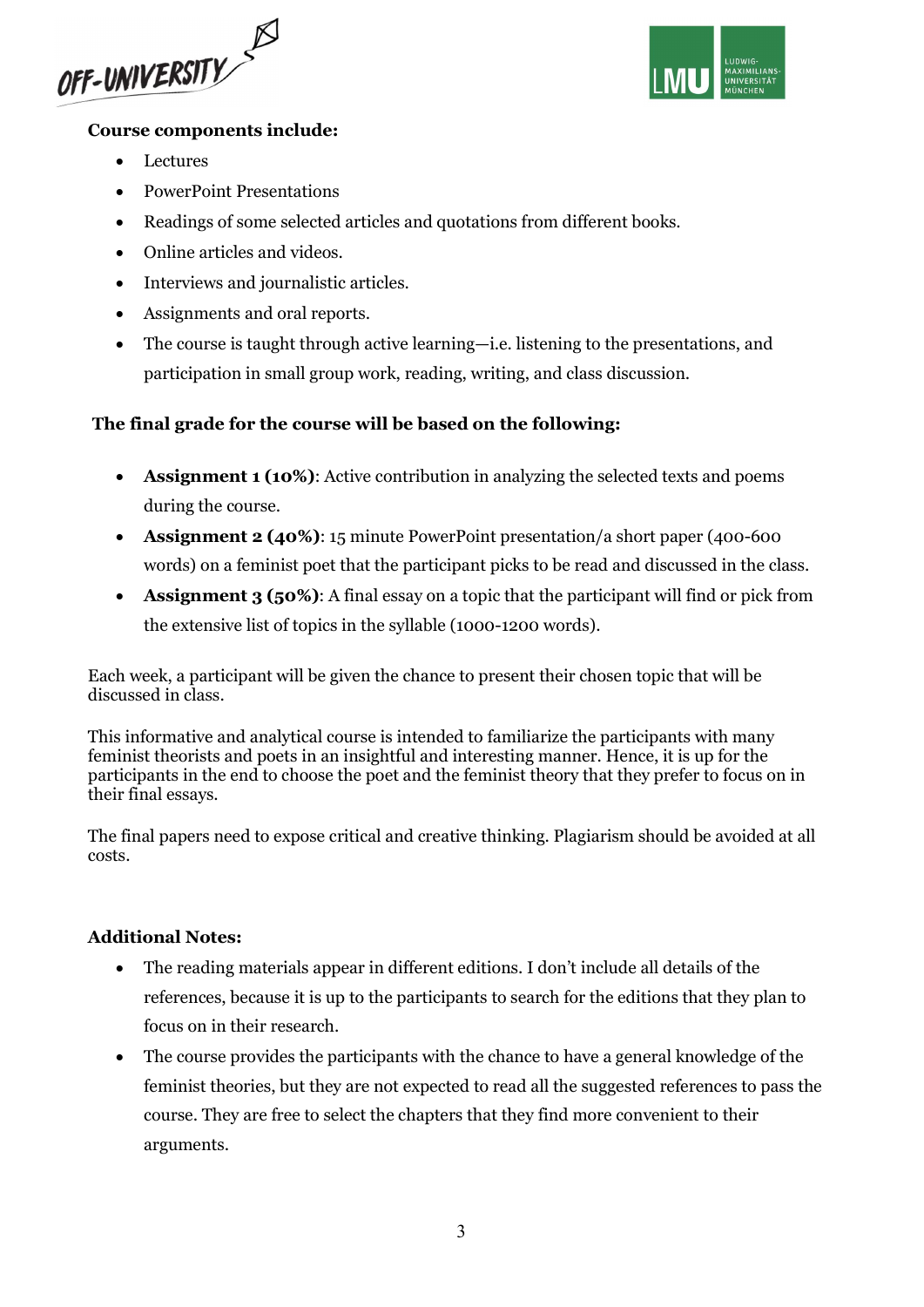



## Outline of the Course Schedule

|                         | 1- Introductions and exchanging views with participants about their motivation and       |
|-------------------------|------------------------------------------------------------------------------------------|
|                         | expectations for joining the course.                                                     |
|                         | 2- Discussing and reviewing the syllabus                                                 |
|                         | 3- Opening the space for questions and preparing the participants for the forthcoming    |
|                         | lectures.                                                                                |
|                         | 4- Defining some major terms in the feminist philosophy.                                 |
|                         | 5- Dividing the assignments among the participants. Each week, a participant is          |
| Week 1<br>28 April 2022 | expected to present a brief introductory video or a PowerPoint Presentation about any    |
|                         | female poet and any of her poems. In each lecture, a Participant will be given the space |
|                         | to present one's brief video or PowerPoint Presentation as an assignment and we will     |
|                         | all discuss it together during the lecture. (10-15 Minutes).                             |
|                         | <b>Suggested reading materials (optional);</b>                                           |
|                         | Lucy Delap, Feminisms: A Global History, London, Pelican (imprint of<br>$\circ$          |
|                         | Penguin), 2020.                                                                          |
|                         | A Handbook of Literary Feminisms - Heftet, English, 2002<br>O                            |
|                         | Shari Benstock, Suzanne Ferriss, Susanne Woods, A Handbook of Literary<br>$\circ$        |
|                         | Feminisms, 2002.                                                                         |
|                         | Sandra Kemp & Judith Squires, eds., Feminisms. Oxford: Oxford University<br>$\circ$      |
|                         | Press, 1997.                                                                             |
|                         | 1- Presenting an overview of the development of the feminist philosophy and the major    |
|                         | waves of feminism.                                                                       |
|                         | 2- Reading and analyzing extracts from                                                   |
|                         | Simone de Beauvoir, The Second Sex, 1949.<br>$\circ$                                     |
| Week 2                  | An Animated Introduction to the Feminist Philosophy of Simone de Beauvoir  <br>O         |
| 5 May 2022              | Open Culture                                                                             |
|                         | Betty Friedan, The Feminine Mystique, 1963.<br>$\circ$                                   |
|                         | A Participant will be given the space to present one's brief video or PowerPoint         |
|                         | Presentation as an assignment and we will all discuss it together during the lecture.    |
|                         | $(10-15)$ Minutes).                                                                      |
|                         | Feminism and Psychoanalysis                                                              |
| Week 3                  |                                                                                          |
|                         | Reading and analyzing extracts from                                                      |
|                         | Nancy Chodorow, The Reproduction of Mothering: Psychoanalysis and the<br>$\circ$         |
| 12 May 2022             | Sociology of Gender, 1978.                                                               |
|                         | Juliet Mitchell, Psychoanalysis and Feminism, 1974.<br>$\circ$                           |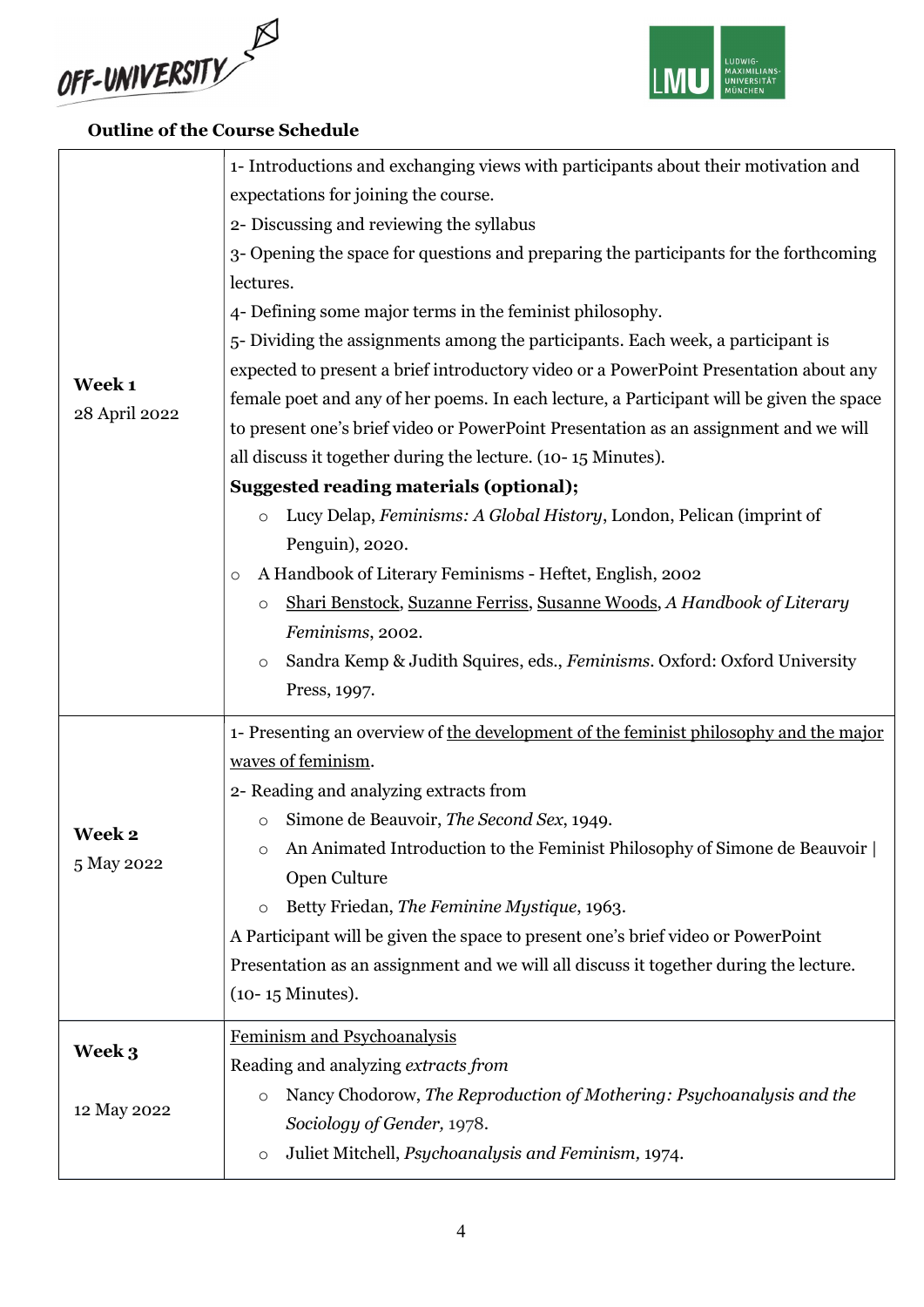



|              | Radical Feminism and Views about Sexuality, Pornography, Religion and the State.          |  |  |
|--------------|-------------------------------------------------------------------------------------------|--|--|
| Week 4       | Reflections on the works of;                                                              |  |  |
| 19 May 2022  | Catharine A. MacKinnon, Toward a Feminist Theory of the State, 1989.<br>$\circ$           |  |  |
|              | Mary Daly, Beyond God the Father: Toward a Philosophy of Women's Liberation,<br>$\circ$   |  |  |
|              | 1973.                                                                                     |  |  |
|              | French Feminism, <i>Écriture féminine</i> , and the lesbian body in the works of          |  |  |
| Week 5       | Luce Irigaray, This Sex Which Is Not One, 1977.<br>$\circ$                                |  |  |
| 26 May 2022  | Helene Cixous, "The Laugh of the Medusa," 1976.<br>$\circ$                                |  |  |
|              | Monique Wittig, The Straight Mind: And Other Essays, 1992.<br>$\circ$                     |  |  |
|              | American Lesbian Feminism.                                                                |  |  |
| Week 6       | Reflections on:                                                                           |  |  |
| 2 June 2022  | Adrienne Rich, "Compulsory Heterosexuality and Lesbian Existence," 1980.<br>$\circ$       |  |  |
|              | Lillian Faderman, Surpassing the Love of Men; Romantic Friendship And<br>$\circ$          |  |  |
|              | Love From The Renaissance To The Present, 1981.                                           |  |  |
|              | Black lesbian feminism and Chicana lesbian feminism.                                      |  |  |
|              | Reflections on;                                                                           |  |  |
| Week 7       | Audre Lorde, Sister Outsider: Essays and Speeches, 1984. (Selected chapters).<br>$\circ$  |  |  |
| 9 June 2022  | Gloria Evangelina Anzaldúa, Borderlands/La Frontera: The New Mestiza, 1987.<br>$\circ$    |  |  |
|              | (Selected chapters).                                                                      |  |  |
|              | The queer theory, where to?                                                               |  |  |
|              | Reflections on Butler's transitions in her works:                                         |  |  |
|              | 1- From gender politics into transgender politics.                                        |  |  |
|              | 2- And from deconstructing gender as a playful performance into re-constructing           |  |  |
| Week 8       | gender as an identity and as a socio-political reality.                                   |  |  |
| 16 June 2022 | Reflections on:                                                                           |  |  |
|              | Judith Butler, Gender Trouble: Feminism and the Subversion of Identity, 1990.<br>O        |  |  |
|              | Later Interviews with Judith Butler<br>$\circ$                                            |  |  |
|              | Theorist Judith Butler Explains How Behavior Creates Gender: A Short<br>$\circ$           |  |  |
|              | <b>Introduction to "Gender Performativity"   Open Culture</b>                             |  |  |
|              | Reflections on an interview with Judith Butler. Judith Butler: looking back on<br>$\circ$ |  |  |
|              | 'Gender Trouble' - YouTube                                                                |  |  |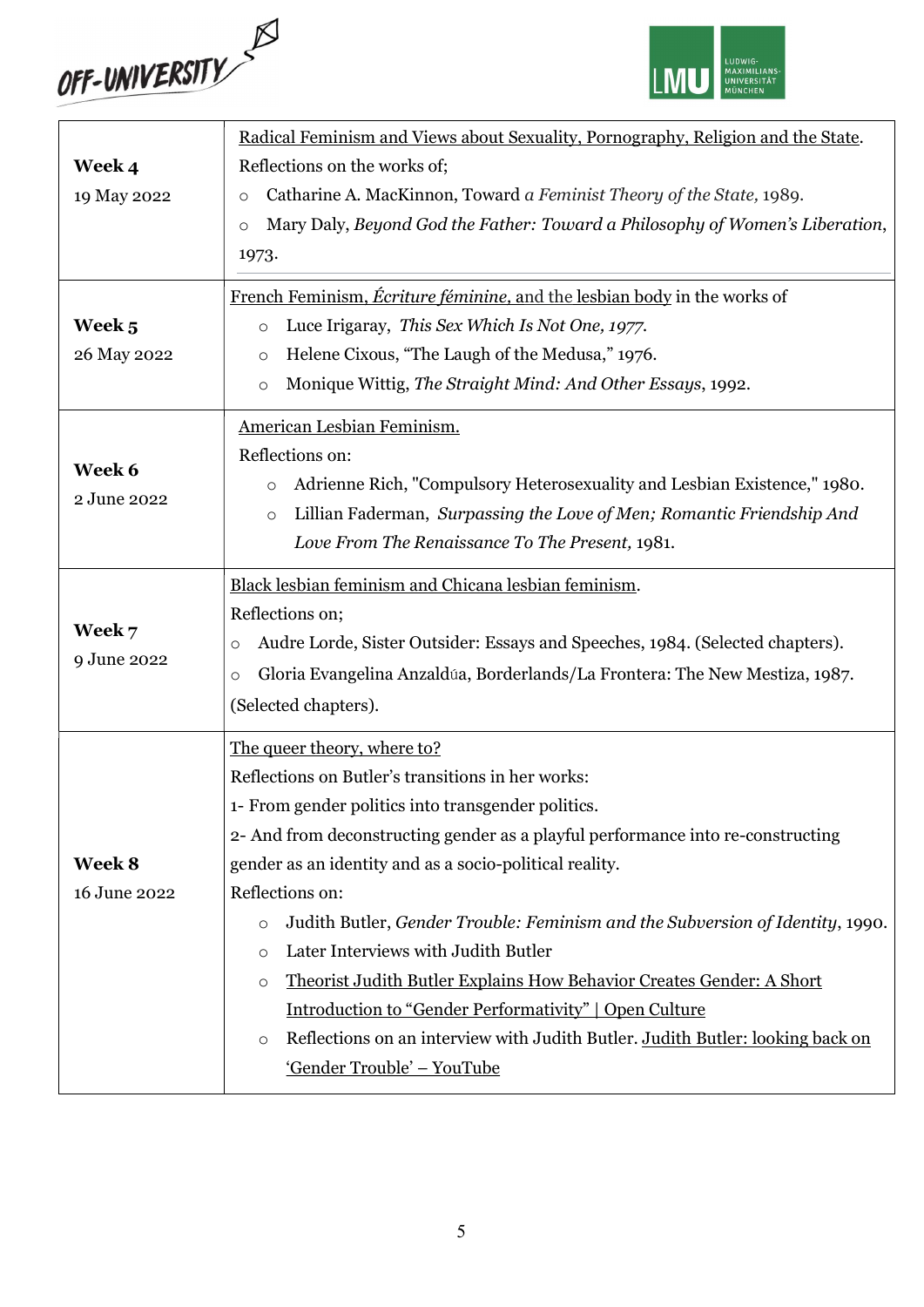



|              | Feminist critiques of the queer theory and trans-politics.                                  |  |  |
|--------------|---------------------------------------------------------------------------------------------|--|--|
|              | Sheila Jeffreys, "Queer theory and violence against women," 1999.<br>$\circ$                |  |  |
| Week 9       | Sheila Jeffreys, "The Queer Disappearance of Lesbians: Sexuality in the<br>$\circ$          |  |  |
| 23 June 2022 | Academy," 1994.                                                                             |  |  |
|              | Susanna Rustin, "Feminists like me aren't anti-trans – we just can't discard the<br>$\circ$ |  |  |
|              | idea of 'sex'," The Guardian, 2020.                                                         |  |  |
|              | Cyborg feminism and post-humanism.                                                          |  |  |
|              | Reflections on:                                                                             |  |  |
|              | Donna J. Haraway, "A Cyborg Manifesto," 1985.<br>$\circ$                                    |  |  |
| Week 10      | Moria Wiegel's Interview with Donna Haraway. "Feminist cyborg scholar Donna                 |  |  |
| 30 June 2022 | $\circ$<br>Haraway: 'The disorder of our era isn't necessary'," 2019.                       |  |  |
|              |                                                                                             |  |  |
|              | Rosi Braidotti, "Writing as a Nomadic Subject." Comparative Critical Studies<br>$\circ$     |  |  |
|              | 11.2-3 (2014): 163-184 Edinburgh University Press DOI:                                      |  |  |
|              | 10.3366/ccs.2014.0122                                                                       |  |  |
|              | Feminist postcolonial theories                                                              |  |  |
| Week 11      | Reina Lewis & Sara Mills, Feminist Postcolonial Theory: A Reader, 2003.<br>$\circ$          |  |  |
|              | The dilemma of Translating gender and queer into different languages                        |  |  |
| 7 July 2022  | Gayatri Chakravorty Spivak. "The Politics of Translation." Outside in the<br>$\circ$        |  |  |
|              | teaching machine. New York: Routledge, 1993.                                                |  |  |
|              | 1- The Quest for Feminist and Lesbian Mythology.                                            |  |  |
|              | Reflections on:                                                                             |  |  |
|              | Alicia Ostriker, "The Thieves of Language: Women Poets and Revisionist                      |  |  |
|              | Mythmaking." Signs, Vol. 8, No. 1 (Autumn, 1982), pp. 68-90.                                |  |  |
|              | Anne Sexton, "Consorting with Angels."<br>$\circ$                                           |  |  |
|              | Sylvia Plath, "Lady Lazarus".<br>$\circ$                                                    |  |  |
|              | 2- Lesbian Erotic Poetry versus Pornography.                                                |  |  |
| Week 12      | Reflection on:                                                                              |  |  |
| 14 July 2022 | Audre Lorde, Uses of the Erotic: The Erotic as Power, 1978.<br>O                            |  |  |
|              | Amy Lowell.<br>$\circ$                                                                      |  |  |
|              | Adrienne Rich.<br>$\Omega$                                                                  |  |  |
|              | Mary Oliver.<br>$\circ$                                                                     |  |  |
|              |                                                                                             |  |  |
|              |                                                                                             |  |  |
|              |                                                                                             |  |  |
|              |                                                                                             |  |  |